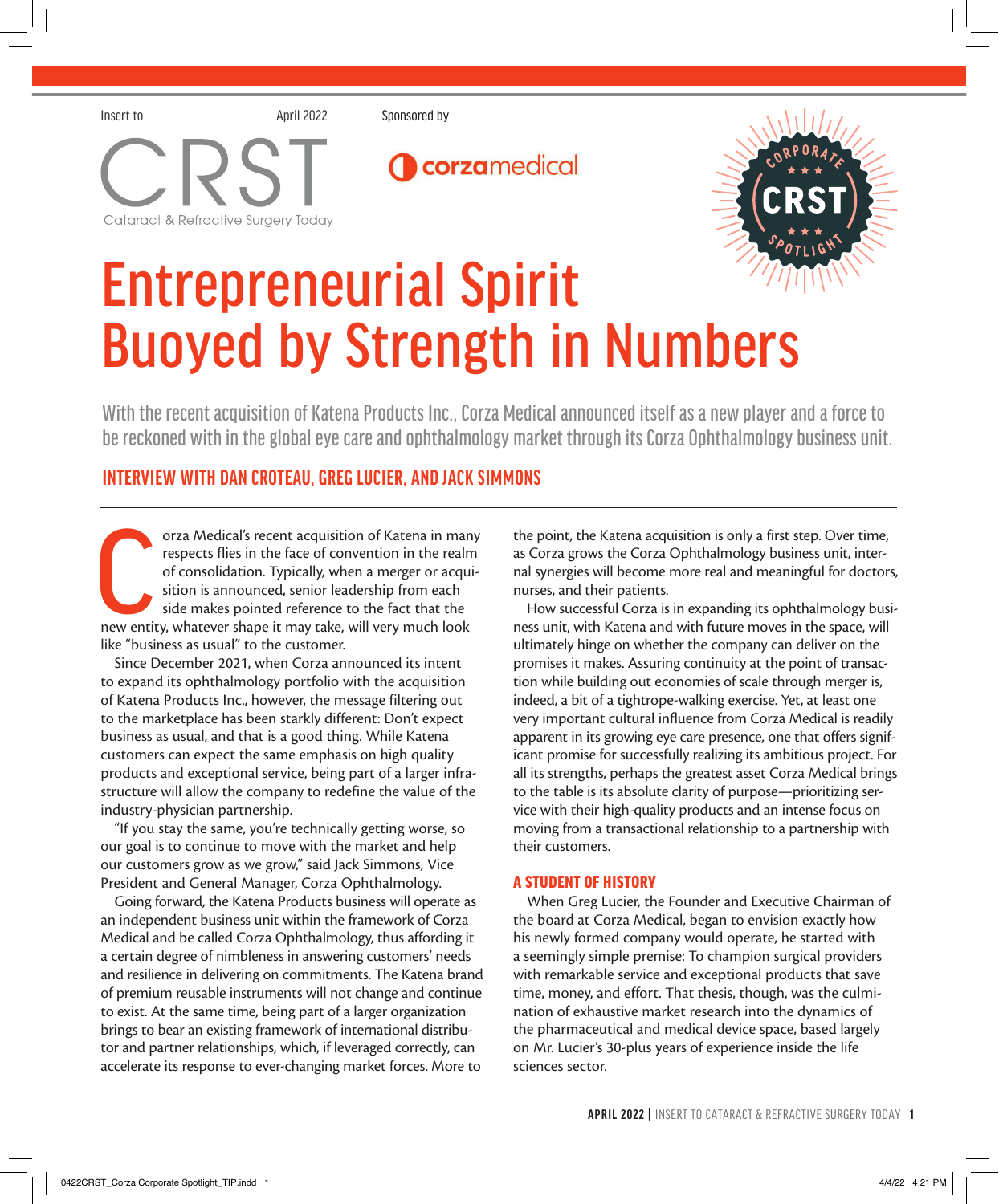One very important observation Mr. Lucier made was that the recent trend of consolidation has sometimes disconnected industry from customer needs. At the front line, the salesforce representing a conglomerate is tasked with managing an important relationship but is often doing so while the company is shifting focus to the next aspiration. In the bigger picture, the buildup of massive corporate infrastructure is a natural occurrence in the cyclical development of any business sector. Reducing competition and leveraging corporate synergies has the effect of gaining greater price control and cost containment. For large scale pharma and medical device companies, doing so has allowed them to gain leverage on hospitals and to offer bundled pricing and offerings. However, it also emphasizes winning at the point of procurement, and not necessarily winning in a way that is important for the individual surgeon.

And so, when the various elements of Mr. Lucier's mission statement for Corza are unpacked, they reveal a shrewd analysis of the unintended consequences of the efficiencies of scale, and perhaps more importantly, how Corza can do things differently but better.

"I understand the industrial logic of why these companies did all this consolidation to get bigger, to have more of an equal seat at the table with procurement," Mr. Lucier explained, "but the consequence is they get too big, and it leads to cultural degradation inside the company. We have the benefit of having watched that movie, and we will never, ever let that happen. I don't want to let the size of our organization ever compromise our cultural tenants."

According to Mr. Lucier, Corza's operational strategy is centered on three essential principles. First and foremost is the notion that remarkable service be the bedrock upon which all interactions are premised. From the perspective of corporate philosophy, that means never losing sight of how decisionmaking affects or impacts customers. In practical terms, that also means empowering the salesforce and representatives to take action that they feel is necessary to drive value. In short, it means that a sales representative shouldn't have to kick an idea up a nebulous chain of command before doing something he or she knows will benefit the customer; furthermore, it's a recognition that sharing decision-making with people who have eyes and ears on the facts on the ground is most likely to get the results that matter.

The second principle, Mr. Lucier said, is to avoid bundling strategies in sales transactions, and instead, to promote a delivery of value, which may mean better price or something else entirely. Third is an ever-present emphasis on high quality technology that users trust, which he described as being the ante for being in the game.

"Those three guiding principles now extend into the ophthalmology business unit, as well. In fact, something that

**"You have to sell how customers buy, and customers in this case [in ophthalmology] are entrepreneurial. They want to make the decisions."**

## **- Greg Lucier**

attracted us to Katena was that there was such an alignment of those three principles," Mr. Lucier said.

### MOVE AT THE SPEED OF THE CUSTOMER

Understanding why Corza's acquisition of Katena—which is fundamentally a move to become a larger presence and more clinically relevant in eye care—is not the same form of conglomeration that industry watchers are used to requires a peek behind the curtain. Over the course of several interviews, members of the Corza Medical leadership team explained how their organization operates. What emerged from those conversations is a sense of incredible self-awareness that gives rise to core defining principles and is executed in a defined clarity of purpose.

"Ultimately, that clarity of purpose allows us to execute with speed, to be nimble, and to not run after fool's gold, if you will, in the commercial and operational areas of our business where it's critical that we are efficient and consistent," Mr. Simmons said.

In developing a concise distillation of its operating principles, Corza Medical has clearly defined what it is and wants to be. For its part, Corza Ophthalmology will operate as a standalone business unit inside Corza Medical. Although sharply focused on the eye care space, and although it will operate according to the same guiding principles as the larger company, having it run as its own business will allow the ophthalmology division to "move at the speed of the customer," Mr. Lucier said.

"You have to sell how customers buy, and customers in this case [in ophthalmology] are entrepreneurial. They want to make the decisions. They want to make them quickly, and they've got to have an organization that can move at their pace as well," he said.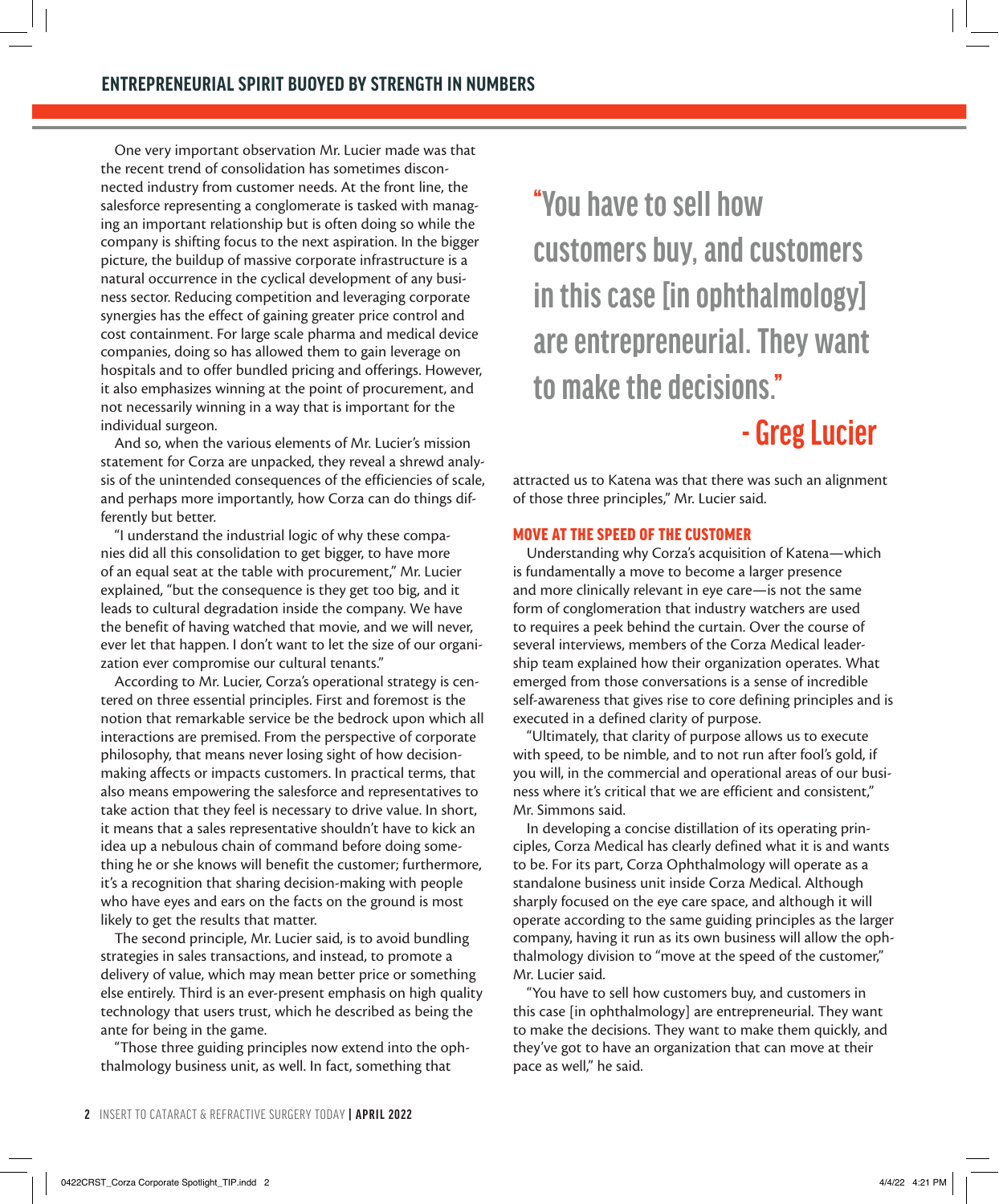That essence of entrepreneurial spirit is something that Mr. Lucier repeatedly emphasizes. How Katena Products Inc., is being folded into the larger structure typifies an organizational strategy to permit each entity to function independently while leveraging the strength in numbers inherent to a larger organization.

"You have to have this entrepreneurial element that allows autonomy, and yet the maturity of the leaders there to know that they've got to rub shoulders and team up with the broader enterprise to really do great work," Mr. Lucier said.

 The crystalline appreciation of its own strengths and weaknesses, coupled with market awareness, allows Corza to steer its efforts toward fulfilling its core mandate of championing surgical providers. Ultimately, how the company plans to execute on that philosophy, according to Mr. Lucier, is exemplified in another mantra, that relevance will drive revenue. For Corza, that means serving surgeons as an extension of their patient care. It means giving them the tools—literally and in a consultative way—to do what they do expertly; to understand their needs, issues, and struggles; and to create value in the execution of customers' experience.

Beyond the nice words, though, what does the execution of that strategy actually look like in the real world?

"Frankly, it's the ability to ask the appropriate questions of your customers and understand their needs," Mr. Simmons said. "It means you work with your team to really get after 'what is the customer's root problem? What are they trying to solve for? And how do we find ways to deploy ourselves and build out our portfolio or our service offerings that are aligned with those customer needs so that we are really a holistic, customer-focused organization?'"

### MOVE IN THE DIRECTION OF THE CUSTOMER

There is still the question of 'why?' As in, why would an organization like Corza Medical, which has already found success in wound closure, biosurgery, and other advanced surgery markets, seek to venture deeper into the ophthalmic space? And germane to this moment in time, why does bringing Katena into the fold make so much sense for the growing ophthalmology business unit?

The obvious answer, according to Dan Croteau, CEO of Corza Medical, is that ophthalmology, like other markets the company has penetrated, is a large market with good growth dynamics populated by very large, slower moving, less customer-focused competitors that have moved away from being focused on the customer and delivering incredible service with great products. In this respect, Corza can enter a burgeoning marketspace with wind at its back and momentum because it has existing ophthalmic assets in its single-use portfolio: Sharpoint knives, blades, and suture. By folding in the Katena business and preserving all its brands of **"We can now walk into someone's center who's doing a range of different procedures ... and really customize what the right answer is for that particular practice. "**

### **- Dan Croteau**

reusable instruments, biologics, and devices that can be used to address anterior eye specialties, Corza Ophthalmology can now supply a comprehensive range of complementary products thereby increasing its clinical relevance to ophthalmology and optometry customers.

The decision to expand horizontally into ophthalmology is also a savvy recognition of compelling market forces across the entire medical industry. Across health care, the past decade-plus has witnessed a steady migration of care delivery to non-acute settings, with specialties like ophthalmology, practiced outside the hospital system, reaping the greatest benefit. Thus, a broader catalogue of product offerings enhances Corza Ophthalmology's ability to meet the customer at the point of need. And that, according to Mr. Croteau, is the essence of delivering value.

"When you boil that right down, it means we can now walk into someone's center who's doing a range of different procedures and look at the instrumentation they're using and the volume of procedures, as well as the complexity of their cases, and really customize what the right answer is for that particular practice," Mr. Croteau said.

From a market perspective, the Corza infrastructure is a boon to Katena. The company made impressive inroads in the US and UK markets, and Corza has incredible strengths globally in large growing markets like China. From that vantage point, there is ample opportunity for organic growth,